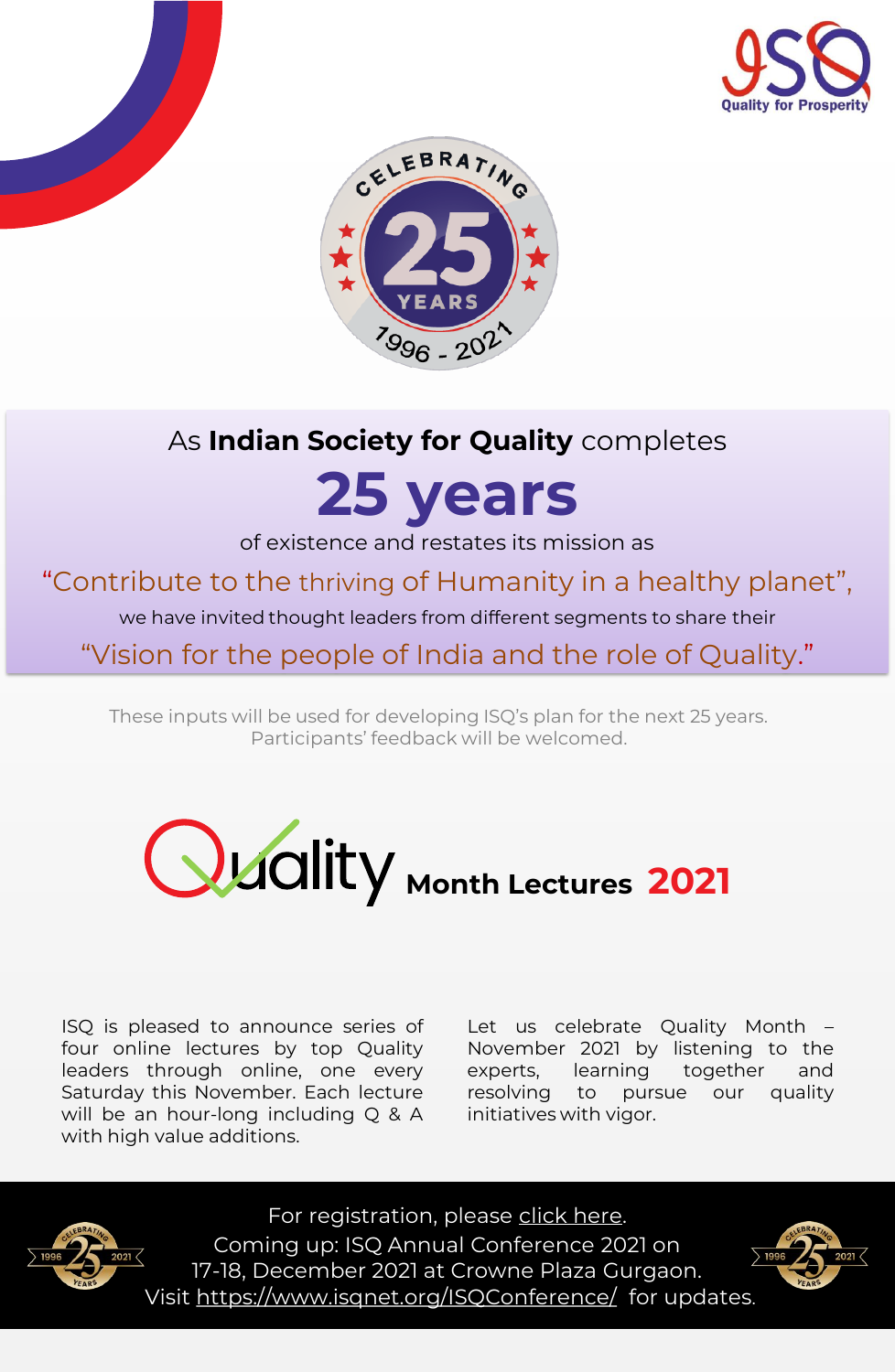

## **Topic**

My Vision for the People of India and the role of Quality

Mr. Arun Maira

Former Member, Planning Commission, Thought Leader

**Arun Maira** has an unusual combination of experience as a hands-on leader, a consultant to leaders, and a thought leader on subjects of leadership and institutional transformation, in the private, public and social sectors. He has written several books on institutional transformation, and he writes regularly in journals.

Arun Maira was part of Tata Administrative Services for 25 years and held various positions in Tata Group till 1989. He was the first non-bumiputera CEO in Malaysia when he worked for Tatab Industries from 1977-79. Maira was board member of Tata Motors from 1981 to 1989 and played an instrumental role in Tata Motors's entry into the LCV segment. He then worked at Arthur D. Little for 10 years where he was Leader of Global Organisation Practice and Managing Director of Innovation Associates, a subsidiary of Arthur D. Little. Maira served as the chairman of Boston Consulting Group in India from 2000 to April 2008. He was then appointed as a member of the Planning Commission of India in 2009. His focus here was on the development of strategies related to industrialisation and urbanisation.

Between 2000 and 2009, Arun Maira was on the board sof several companies

QUALITY MONTHLECTURES TO REAL POST

Presently, he is Chairman of Helpage International and an Advisor to several civil society networks. Arun Maira was born in Lahore in undivided India on August 15, 1943.

#### **Synopsis**

Why is India not progressing as fast as it wants to—and needs to—to improve the quality of life of all Indians? Why is there so much confusion and so much contention amongst people at all levels of the Indian system, top to bottom, that is retarding progress towards outcomes that will make India shine for *everyone* in India?

A root cause analysis had revealed that simple methods, to *change confusion to coordination, and contention to cooperation*, applied at many levels, at the center, in the states, and within all enterprises, in the public, private, and social sectors will enable the Indian system to produce its desired outcomes, with less friction, at less cost and faster. In other words, *an approach of "total quality management" is the solution to improve the quality of lives of all Indians.*

Stakeholders of an enterprise must have an aspirational vision of what they would like their enterprise to be. As the Japanese people had for their country after the devastation of the Second World War. And as managers and workers within Japanese enterprises had too—to make their companies global winners. They succeeded because, in addition to their vision, they applied a sound method for working togetherto reach their vision.

I will explain the analysis of India's reality, which was done with extensive participation of citizens, and the framework that was developed for faster, more inclusive, and more sustainable growth of India.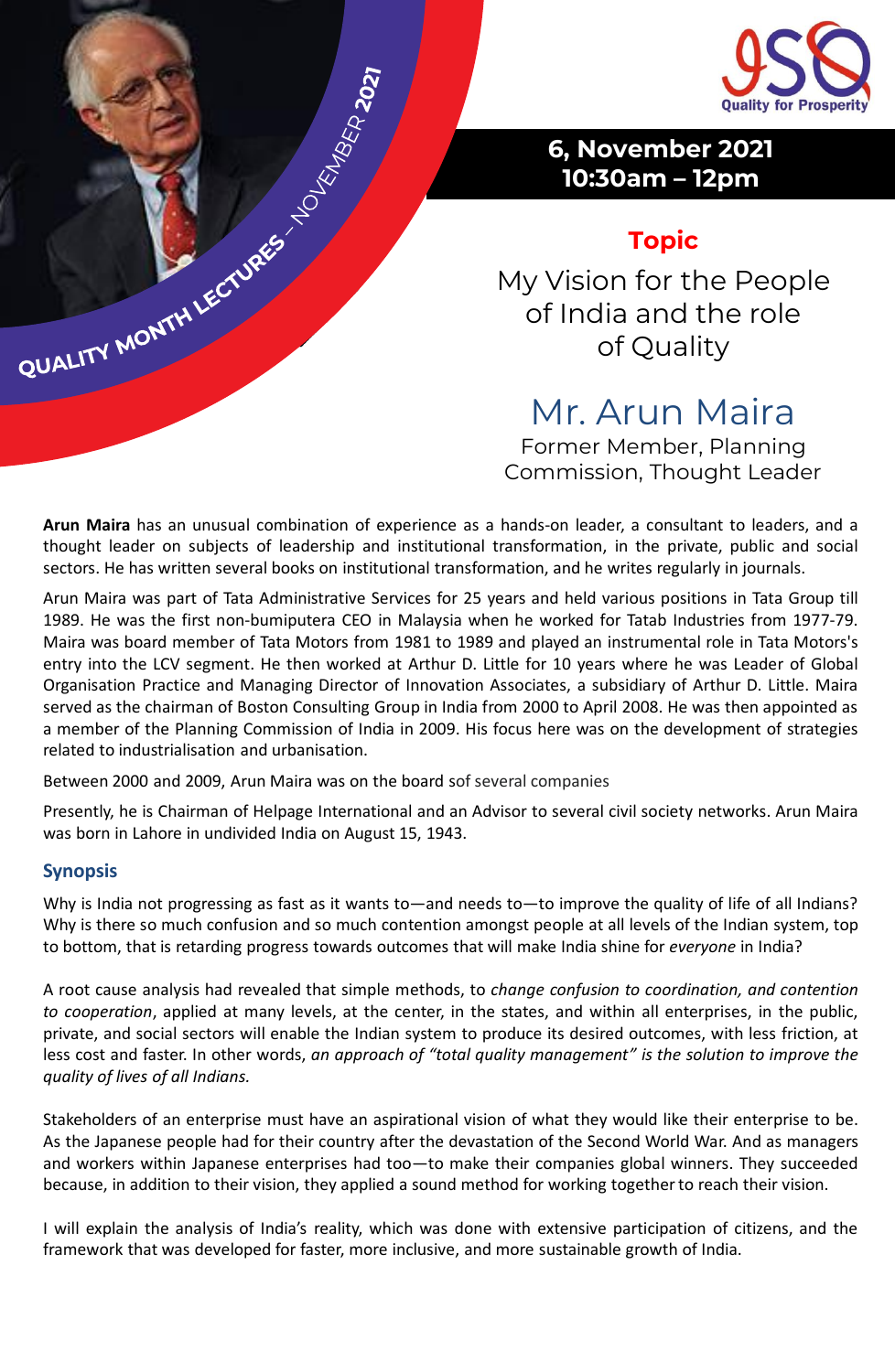

## **Topic**

The compelling case for embracing Sustainability and the key role Quality can play in it

## Mr. Vivek Talwar

Former Chief Culture Officer and Chief Sustainability Officer, Tata Power

Having superannuated from Tata Power in 2018 as the Chief Sustainability Officer and Chief Culture Officer**, Vivek Talwar** has driven Organizational Transformation, Business Excellence, CSR, Sustainability and Customer Affection, and has played a pivotal role in the transformation of both Tata Chemicals (the company he served from 1984 to 2007) and Tata Power in terms of change management, leading to both these companies winning the Tata Group's coveted JRDQV award for Business Excellence. As a Team Leader and Mentor in the Tata Business Excellence Model, Vivek provided his assessment and thought leadership skills to dozens of Tata Group companies in India and across the world. Vivek is a certified Baldrige Examiner, after successful completion of the training in the NIST headquarters in the US in 2012.

Vivek is the Founder Director of Chrysalis, a Goa based consulting organization that facilitates transformation in organisations, with a focus on Organisational Development, Leadership Development, Sustainability, Organisational Culture, and Envisioning. Chrysalis offers consulting and advisory services pro bono to not-for-profits in the fields of social development and environment conservation.

In 1989, Vivek was selected for the Indo Canadian Environment Project, and he spent one year in the forests of the Rocky Mountains of Western Canada, working as a Naturalist, teaching and learning techniques of Nature Interpretation and Environment Management and the role of communities in conservation. Vivek has trekked extensively in the Himalayas and the Canadian Rockies and has also traveled to some remote wilderness areas, including the rain forests of Borneo, the Peruvian Amazon, Patagonia, and most recently Antarctica and the Svalbard Arctic, both indicators of the impact of climate change in the world. Vivek is a wildlife and nature photographer, and his slide shows that give a message of environmental conservation have been presented to institutions across India, Europe and North America.

Most recently, Vivek has been asked to lead Tata Chemicals' initiative on coastal and marine biodiversity conservation, C-SCAPES (www.cscapes.in), set up as the company's gift to the nation on the Tata Group's 150th anniversary.

#### **Synopsis**

QUALITY MONTHI LECTURES TO REAL 2021

Imagine standing on the deck of an expedition ship in Antarctica, surrounded by amazing light, watching huge chunks of gigantic glaciers fall into the ocean with a thunderous crash, at a frequency and severity never before experienced by humankind. Imagine being on another expedition ship, this time on the polar opposite side of the planet, in the Arctic, desperately looking for Polar bears that have had their habitat impacted by the melting sea ice. Imaging travelling deep into the Amazon rain forest, considered as the lungs of the planet, experiencing amazing wildlife and then seeing the impacts of the large scale deforestation.

If ever there was an idea whose time has come, it is the idea of embracing sustainability. And while it is an idea whose time has come, if we don't seize it, time will run out for us all. Being a significant contributor to impacts associated with climate change, environmental degradation, as also economic disparity, there is a path towards mitigating risks, as well as leveraging on the opportunities in Sustainability for the corporate world. What are these risks, what are the opportunities, and what are the approaches one can use to excel in this? What role can systematic approaches play, using the tenets of quality? Who are the role models out there, that can be emulated? Join naturalist, wildlife photographer, story-teller and sustainability champion Vivek Talwar as he takes you through his amazing journeys and then into the concepts of sustainability that we could use to make a difference.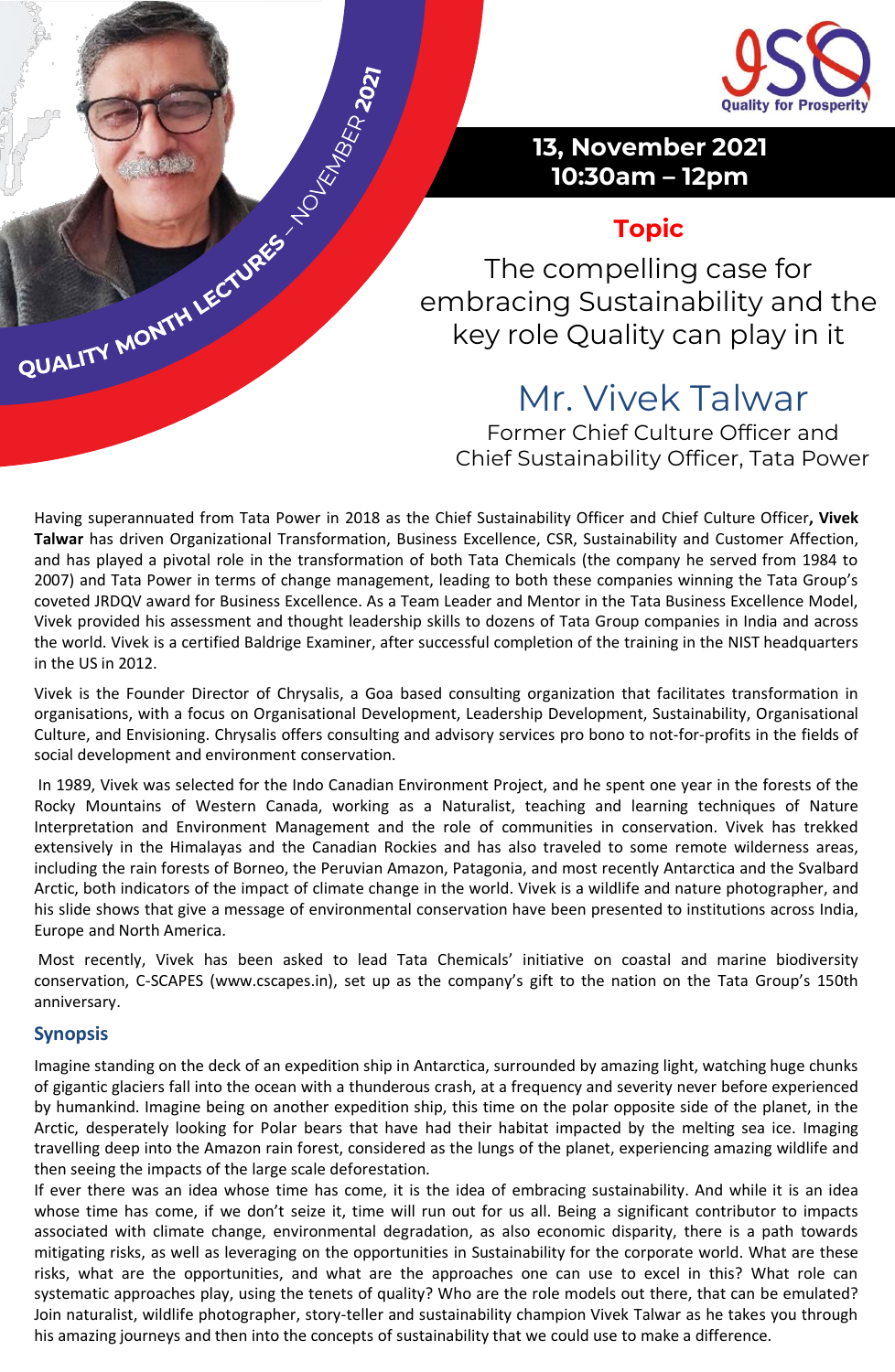

## **Topic**

The role of quality in building a nation

Dr. Jairam Varadaraj

Managing Director, Elgi Equipments Ltd.

**Jay** is the Managing Director of Elgi Equipments Ltd, a globally present manufacturer of air compressors, based in Coimbatore, India. ELGi is a \$ 250 Million enterprise with 2000 employees.

Jay believes that the purpose of an enterprise is not limited to profits, with a corollary that purpose cannot be fulfilled without profits. This belief is practiced by creating an organization that operates with a fine balance between profits and purpose, and equity towards all stakeholders.

His ambition builds on the topic of his doctoral thesis in the US, when he wanted to understand why Indian companies are not competitive worldwide. The late Dr. C.K. Prahalad was one of his guides for the doctoral work. When he returned to India in 1987, Jay began to transform a family business with a national character into a global enterprise that is currently ranked #7 in the world. His aspiration is to become ranked #2 in the world, and is poetically called CK2. K2 is the second tallest mountain in the world and the most difficult to climb and hence CK2 stands for Conquer K2.

Jay moved to the US for his graduate studies after completing his bachelors degree in Commerce from the University of Madras. He did his MBA from George Washington University and earned his PhD in International Business and Strategy from the University of Michigan. Jay is on the Board of a diverse set of companies involved in consumer appliances, textiles, castings and boilers as well as an active board member of nonprofits involved in medical care and education.

Jay owns four patents in the areas of food processing, drive belts, compressors and consumer appliances. He is passionate about innovation that is frugal, disruptive, affordable and world class.

### **Synopsis**

QUALITY MONTH LECTURES

Every nation and its citizens aspire to become developed and thus raise the standards and quality of lives. To deserve high standards we need to be worthy of them. And our worth is dictated by the value of the work that we produce.

One of the important dimensions of the value of work is the quality of work. Building a nation is much more than building good quality products. We are all at various times in life, customers as well as suppliers. In the market place as well as in the work place.

As customers, we have high expectations but somehow when we become suppliers, we resort to many excuses. Bridging this hypocrisy within us and behaving like customers every time we sell, is the foundation of building a nation that is developed and admired. It is not only good for the nation and the company, it is the right thing to do. There is a "Golden Rule" followed by all faiths in the world and that is "do to others what you would like others to do to you". Thus sell great products, services and experiences first, if you want to buy great products, services and experiences.